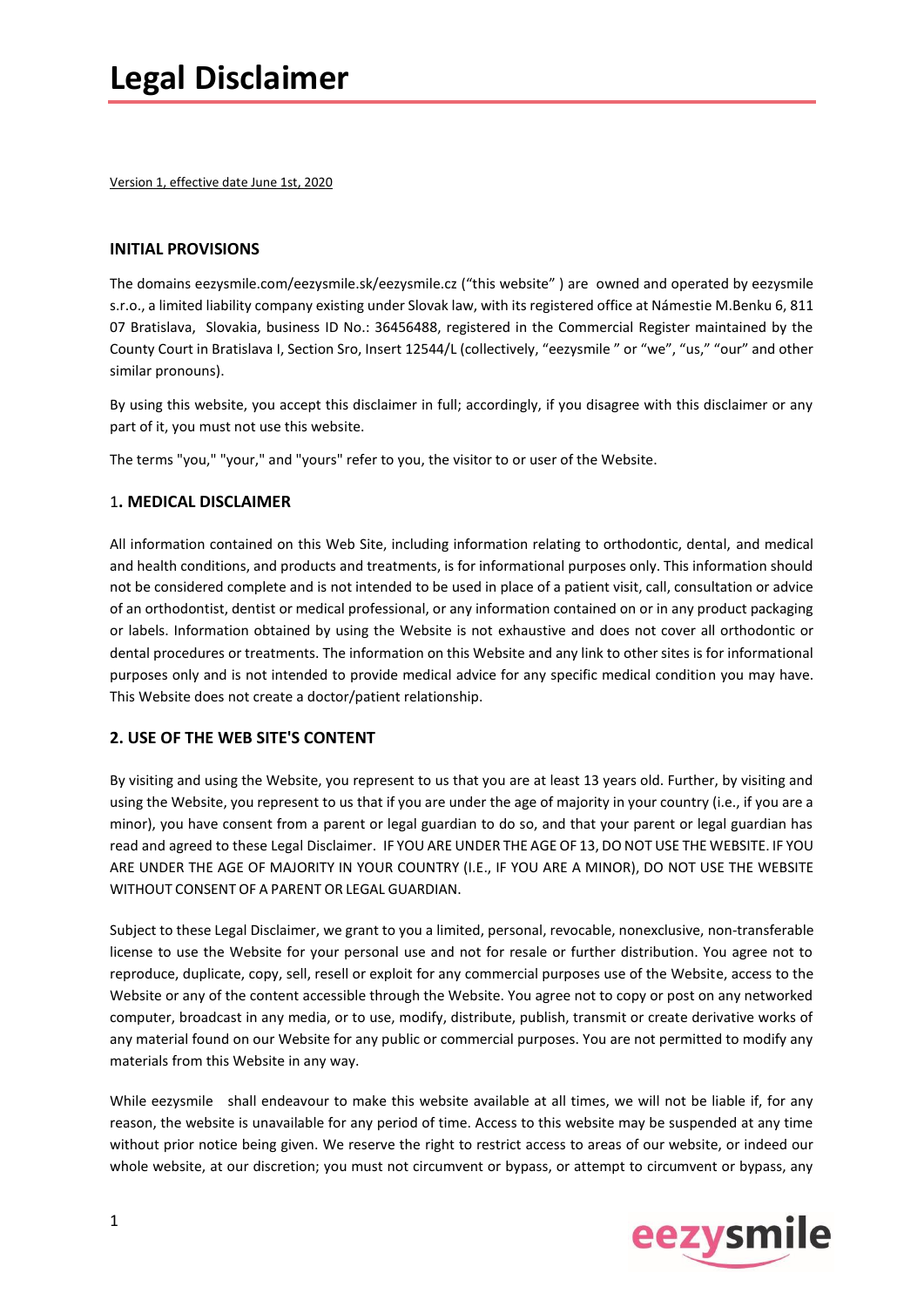# **Legal Disclaimer**

access restriction measures on our website. Eezysmile may also make improvements and/or changes in the products, services and/or the programs described in this Website at any time without notice. However eezysmile disclaims any responsibility to update, improve or change this Website.

#### **3. NOTICE OF INTELECTUAL PROPERTY RIGHTS**

Except where expressly stated to the contrary, all intellectual property rights in the text, graphics, information, motifs, logos, designs and databases contained in this Website including the domain names, organisation and layout of the website and the software used in relation to the Website are owned by eezysmile or its licensors.

#### **4. USER CONDUCT**

You agree to not use the Website to:

- post or transmit any material that is unrelated to the subject matter of the Website;
- violate or solicit the violation of any applicable local, state, national or international law or regulation;
- violate the rights of any third party, including but not limited to intellectual property rights, contractual rights, and privacy or publicity rights;
- interfere with or disrupt the Website, computer servers or boards accessible through the Website;
- intentionally seek information on, obtain copies of or modify files or other data or passwords belonging to other users without permission; or harvest user names, e-mail addresses or other personal information for any purpose;
- impersonate any person, or falsely state or otherwise misrepresent your affiliation with a person or entity;
- defame, abuse, harass, stalk, threaten, or otherwise violate the legal rights (such as rights of privacy and publicity) of others; use racially, ethnically, or otherwise offensive language; or discuss or incite illegal activity; or use explicit/obscene language or solicit/post sexually explicit/Publishing Images (actual or simulated);
- promote information that you know to be false or misleading or that promotes or facilitates illegal activities, piracy, or conduct that is abusive, threatening, obscene, defamatory or libellous;
- engage in or facilitate the transmission of unsolicited mass mailing or spamming.

If you do use the Website to commit any of the above, eezysmile may, at its sole discretion, terminate your ability to use the Website and prosecute you to the fullest extent allowed by law

#### **5. FEEDBACK AND CONTENT SUBMISSION**

Any comments, feedback, information, suggestions, submissions or materials you submit through or related to this Website (a Submission) will be considered non-confidential by eezysmile. You acknowledge that you are responsible for the Submissions that you provide, and that you, not eezysmile , have full responsibility for the Submissions, including their legality. By making a Submission, you agree you have the right to do so free of any claims from any third party and agree to bear sole responsibility and liability for any claims related to such Submission.

#### **6. PRIVACY**

We may collect registration and other information about you through the Website. Our collection and use of this information is governed by our Privacy Policy. The Privacy Policy also explains how your information is used and who has access to it and they are available at www.eezysmile.sk.

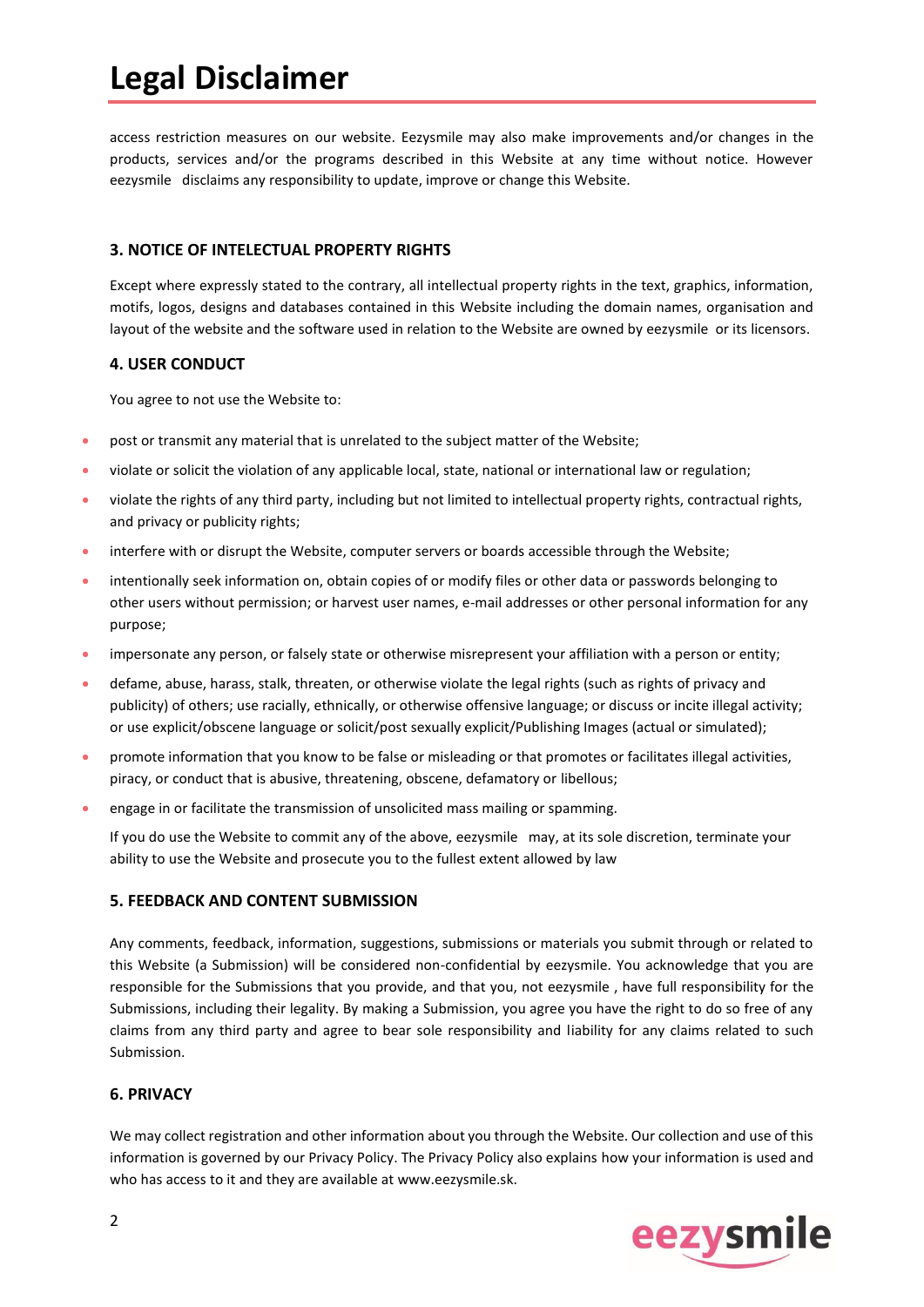# **7. DISCLAIMER OF WARRANTIES**

YOUR USE OF THE WEBSITE AND WEBSITE CONTENT IS AT YOUR SOLE RISK. THE WEBSITE AND WEBSITE CONTENT ARE PROVIDED ON AN AS IS AND AS AVAILABLE BASIS AND FOR INFORMATIONAL PURPOSES ONLY. Eezysmile EXPRESSLY DISCLAIMS ALL WARRANTIES OF ANY KIND, WHETHER EXPRESS OR IMPLIED, WE DO NOT GUARANTEE THE ACCURACY, COMPLETENESS OR USEFULNESS OF THE WEBSITE AND WEBSITE CONTENT, AND YOU RELY ON THE WEBSITE AND WEBSITE CONTENT AT YOUR OWN RISK. ANY MATERIAL OBTAINED THROUGH THE WEBSITE IS DONE AT YOUR OWN DISCRETION AND RISK, AND YOU WILL BE SOLELY RESPONSIBLE FOR ANY DAMAGE TO YOUR COMPUTER OR LOSS OF DATA THAT RESULTS FROM THE USE, DOWNLOADING OR ACCESSING OF ANY MATERIAL THROUGH THE WEBSITE. NO ADVICE OR INFORMATION, WHETHER ORAL OR WRITTEN, OBTAINED BY YOU FROM eezysmile OR THROUGH OR FROM THE WEBSITE WILL CREATE ANY WARRANTY NOT EXPRESSLY STATED IN THESE TERMS.

### **8. LIMITATION OF LIABILITY**

TO APPLICABLE LAW, eezysmile DISCLAIMS ALL LIABILITY TO YOU AND EVERYONE ELSE IN RESPECT OF THE CONTENT ON THIS SITE, WHETHER UNDER ANY THEORY OF TORT, CONTRACT, WARRANTY, STRICT LIABILITY OR NEGLIGENCE OR OTHERWISE, AND WHETHER IN RESPECT OF DIRECT, INDIRECT, CONSEQUENTIAL, SPECIAL, PUNITIVE OR SIMILAR DAMAGES, EVEN IF eezysmile WAS ADVISED, KNEW OR SHOULD HAVE KNOWN OF THE POSSIBILITY OF SUCH DAMAGES.

IF THE CLAUSE 7 OF THIS DISCLAIMER IS INVALID OR VOID UNDER THE APPICABLE LAWS, YOU AGREE THAT THE TOTAL FORESEEABLE DAMAGE THAT (I) MAY ARISE OUT OF THE RELIANCE ON THE MATERIALS POSTED ON THIS WEBSITE, (II) MAY BE INCURRED DUE TO ERRORS OR OMISSIONS IN THE CONTENT CONTAINED ON THIS WEBSITE, (III) YOU MAY INCUR AS A RESULT OF TRADEMARK INFRINGEMENT IS ONE HUNDRED (100) EUR. YOU AGREE THAT eezysmile WILL NOT BE LIABLE FOR ANY DIRECT, INDIRECT, SPECIAL, INCIDENTAL, EXEMPLARY, PUNITIVE OR CONSEQUENTIAL DAMAGES OR LOST PROFITS, DATA OR OTHER INTANGIBLE ASSETS, EXCEEDING ONE HUNDRED (100) EUR.

## **9. VIRUSES, HACKING AND OTHER OFFENCE**

By using this website, you agree that material accessed through the use of this website is obtained entirely at your own risk and that the you will be entirely responsible for any resulting damage to software or computer systems and/or any resulting loss of data, even if such loss and damage was reasonably foreseeable and eezysmile had been advised of the possibility of the same.

You must not misuse this website by knowingly introducing viruses, trojans, worms, logic bombs or other material which is malicious or technologically harmful. You must not attempt to gain unauthorised access to this website, the server on which this website is stored or any server, computer or database connected to this website. You must not attack the website via a denial-of-service attack or a distributed denial-of service attack.

Eezysmile will not be liable for any loss or damage caused by a distributed denial-of-service attack, viruses or other technologically harmful material that may infect your computer equipment, computer programs, data or other proprietary material due to your use of this website or to your downloading of any material posted on them, or on any website linked to them.

#### **FINAL PROVISIONS**

If for any reason, any provision herein is found void or unenforceable, it will be severed to the extent void or unenforceable and the remaining provisions will continue in full force and effect.